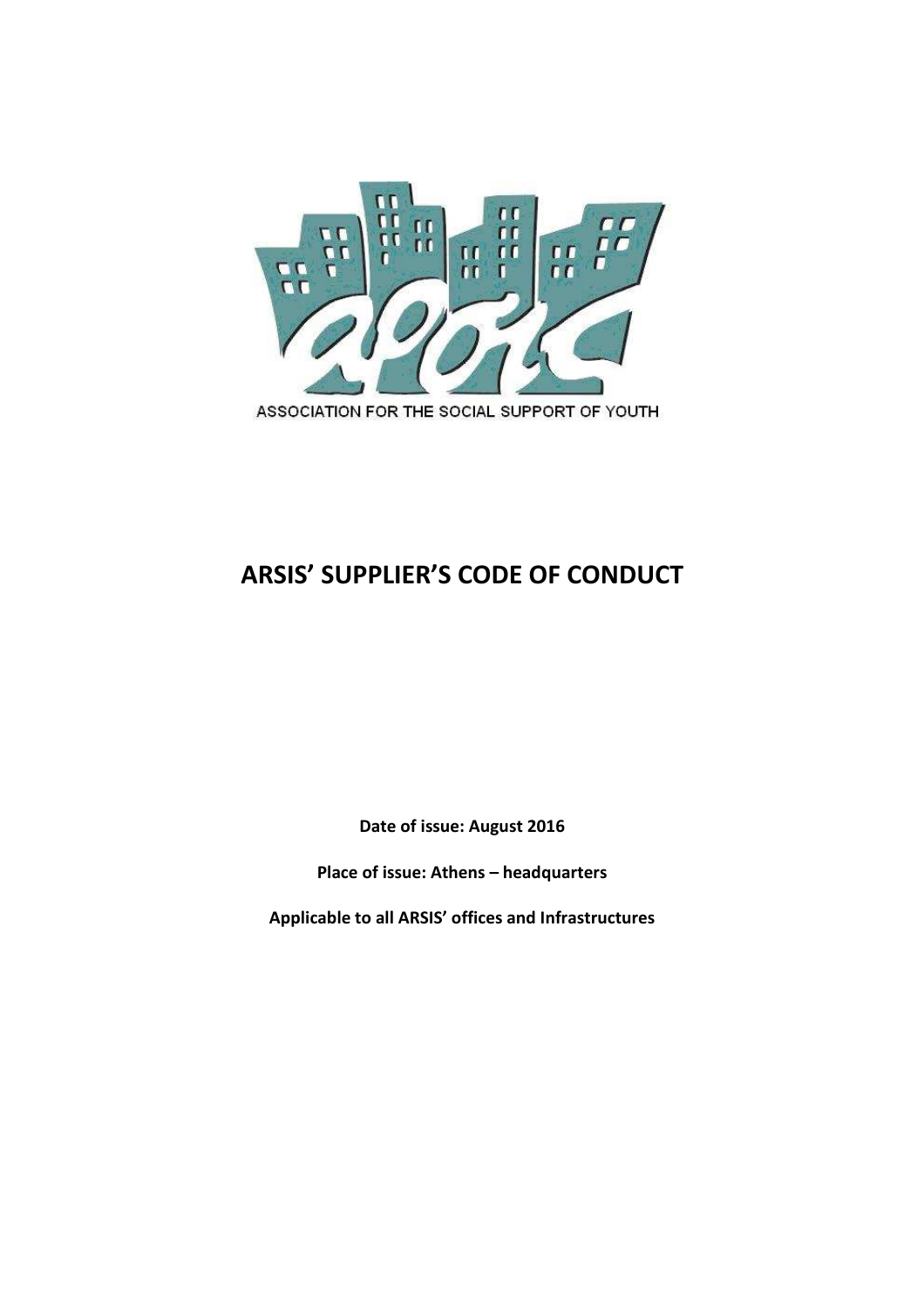

# **CONTENTS**

| Resource Consumption, Pollution Prevention and Waste minimisation 6 |  |
|---------------------------------------------------------------------|--|
|                                                                     |  |
|                                                                     |  |
|                                                                     |  |
|                                                                     |  |
|                                                                     |  |
|                                                                     |  |
|                                                                     |  |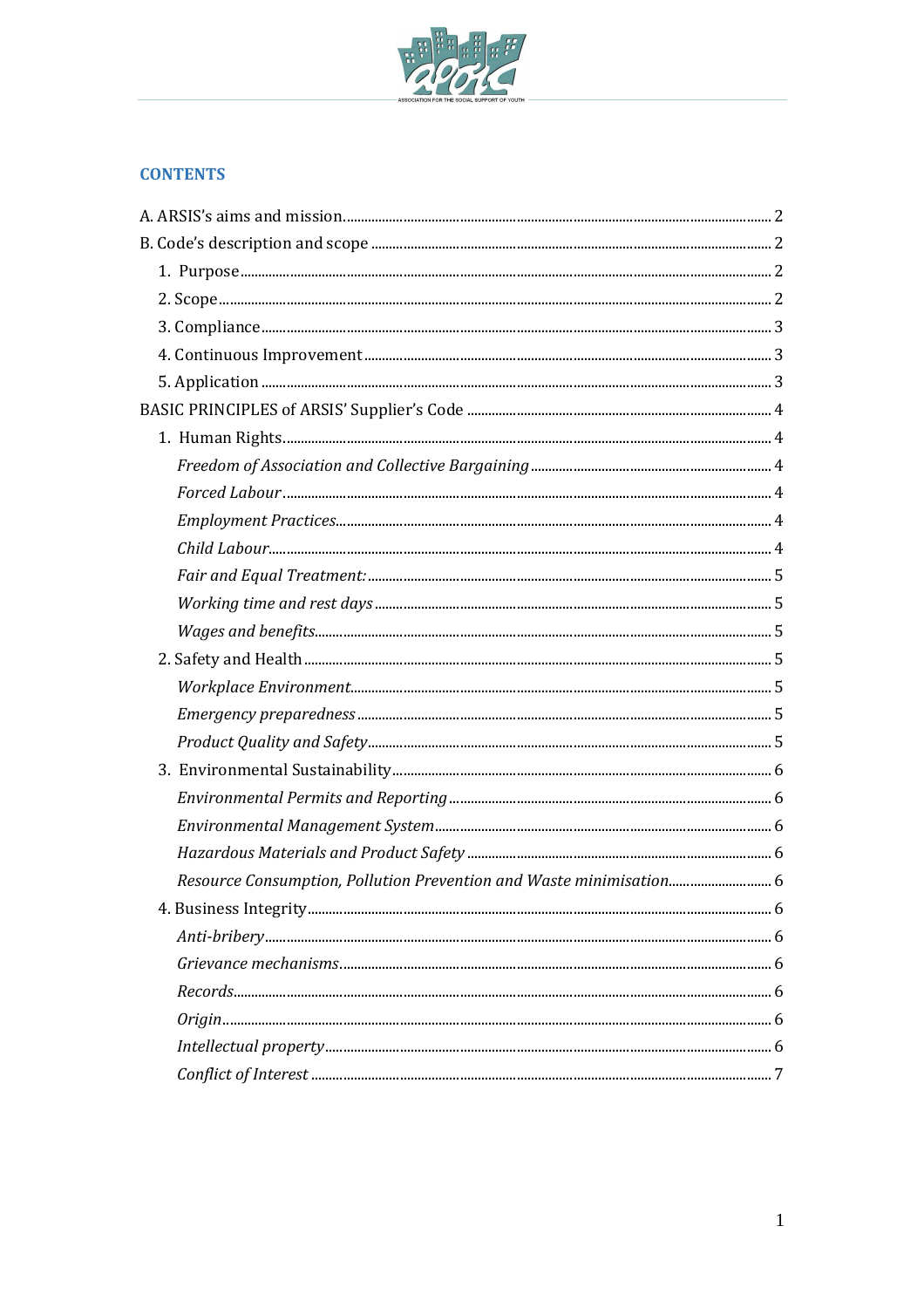

# **A. ARSIS's aims and mission**

ARSIS' mission is to take actions for the prevention of children and youth exclusion. In this framework, ARSIS develops new methodologies and support tools, organizes and participates in cooperative networks, cooperates with public and private services and develops advocacy and proposals for the social policy concerning children and youth.

Its function, services and works are primarily based on the respect of equality, solidarity and democratic values. ARSIS activities are implemented on local, national and transnational level and they are developed through the cooperation with public and private stakeholders and networks.

ARSIS offers its services to children and young individuals who live under conditions of poverty, neglect, victimization, conflict, disapproval, exploitation, isolation and racism. It also offers special services to those who are institutionalized and to those who are deprived of family environment.

ARSIS services mainly include psychological, legal, social, educational and employment support, housing and food services, material support, social, educational and recreational activities.

# **B. Code's description and scope**

## **1. Purpose**

ARSIS Supplier Code ("the Code") defines the non-negotiable minimum standards of business behaviour, fair trade, social and economic solidarity that we ask our suppliers and their subtier suppliers ("the Supplier"), to respect and to adhere to when conducting business with ARSIS. This document helps the continued implementation of our commitment to international standards and the UN Guiding Principles on Business and Human Rights, the Core Conventions of the International Labour Organisation (ILO) and the 10 Principles of the United Nations Global Compact.

## **2. Scope**

The standards of the Code set forth expectations for the Supplier with whom we do business, including their parent, subsidiary or affiliate entities, as well as all others with whom they do business including all employees, upstream suppliers and other third-parties. It is the Supplier's responsibility to disseminate, educate and exercise diligence in verifying compliance of this Code to its employees, agents and sub-tier suppliers.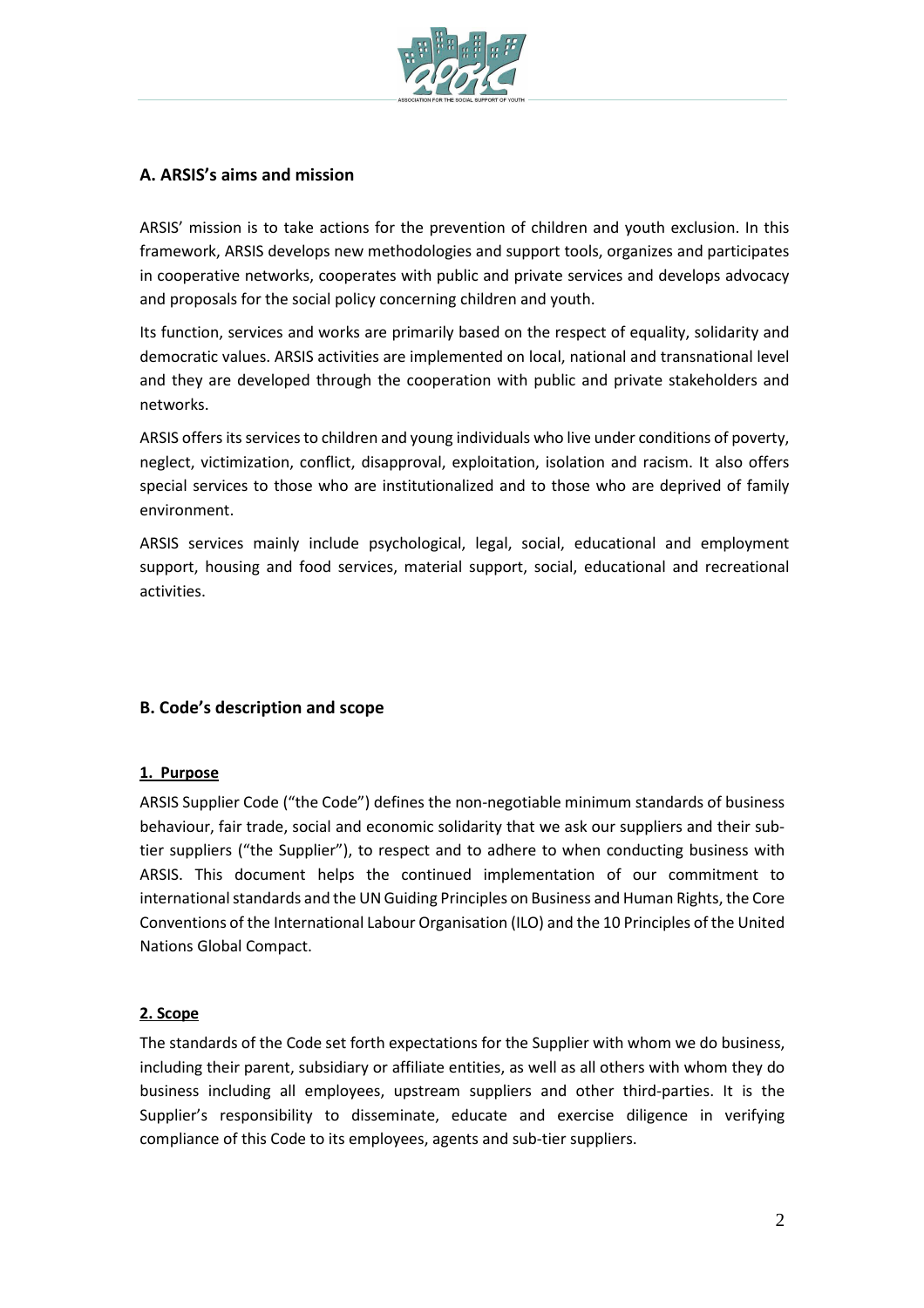

# **3. Compliance**

We expect the Supplier to adhere to all applicable laws and regulations and in particular for the basic principles detailed herein, and strive to comply with international standards and best practices. We reserve the right to verify compliance with the Code through internal or external assessment mechanisms.

# **4. Continuous Improvement**

We recognize that reaching the standards established in this Code is a dynamic process and encourages suppliers to continuously improve their operations. In case of improvement required, we will support in the establishment of milestones and systems to ensure that practices are continuously upgraded. Failure to do so shall impact directly the ability of the Supplier to do business with us.

# **5. Application**

Through the acceptance of the Purchase Order, the Supplier commits that all its operations are subject to the provisions contained in this Code. This Code, or the demonstration of its compliance, does not create any third-party beneficiary rights for the Supplier. The standards of the Code are in addition to, and not in lieu of, provisions of any legal agreement or contract between suppliers and ARSIS.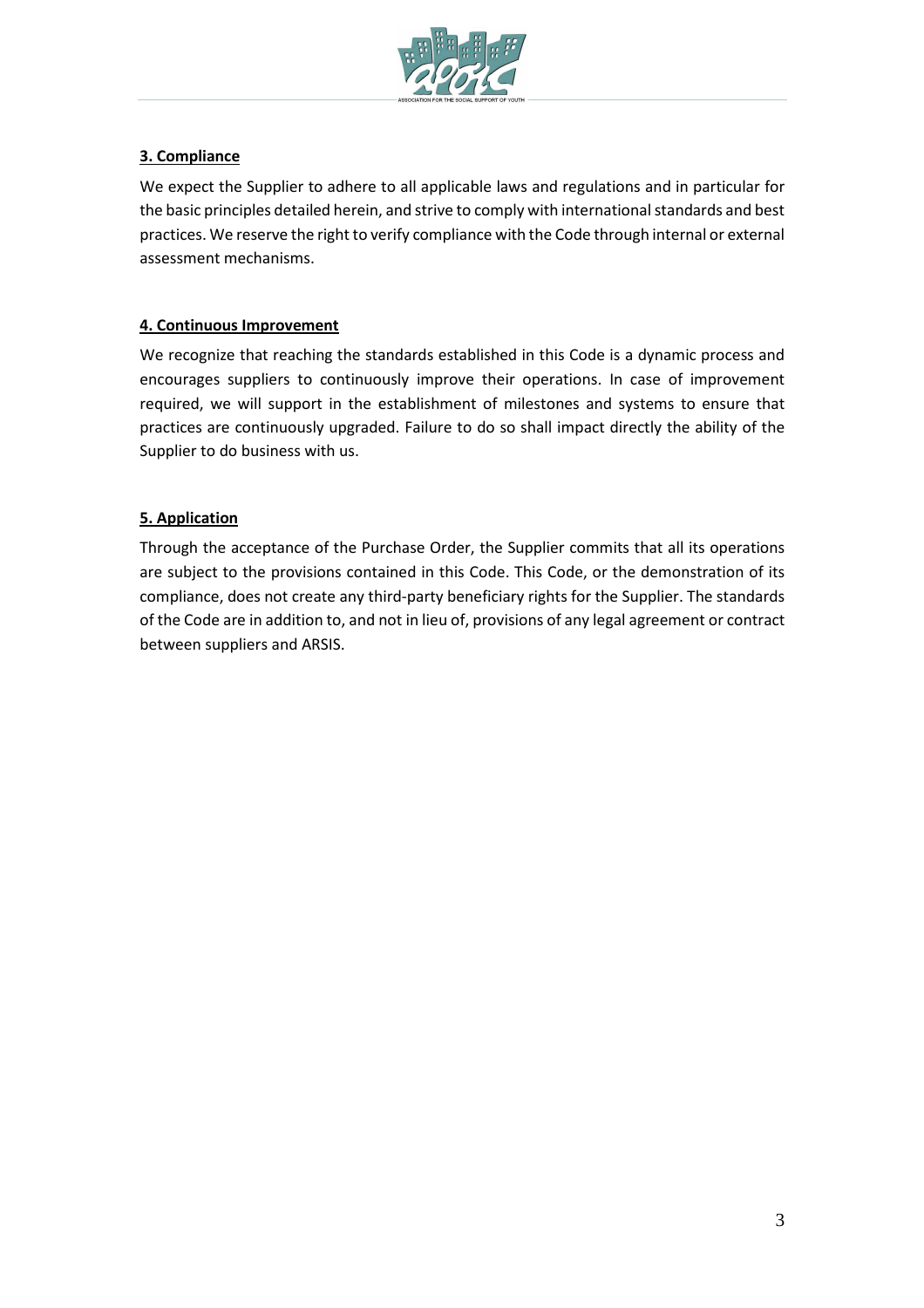

# **BASIC PRINCIPLES of ARSIS' Supplier's Code**

#### **1. Human Rights**

We fully support the United Nations Frame-work and Guiding Principles on Business and Human Rights and expect the Supplier to respect all human rights, including children rights, labour rights, throughout its business activities.

#### **As a minimum:**

*Freedom of Association and Collective Bargaining*: The Supplier should grant its employees the right to Freedom of Association and Collective Bargaining in accordance with all applicable laws and regulations.

*Forced Labour*: The Supplier must under no circumstances use, or in any other way benefit, from forced labour in line with ILO Convention No. 29 on Forced Labour and ILO Convention No. 105 on Abolition of Forced Labour. Forced labour refers to any form of indentured servitude such as the use of physical punishment, confinement, threats of violence as a method of discipline or control such as retaining employees' identification, passports, work permits or deposits as a condition of employment.

*Employment Practices:* The supplier shall only employ workers who are legally authorized to work in their facilities and are responsible for validating employees' eligibility to work through appropriate documentation. All work shall be voluntary, and workers shall be free to leave work or terminate their employment upon reasonable notice. To every extent possible work performed must be on the basis of recognised employment relationship established through national law and practice. Obligations to employees under labour or social security laws and regulations arising from the regular employment relationship shall not be avoided through the use of labour-only contracting, sub-contracting arrangements, or through apprenticeship schemes where there is no real intent to impart skills or provide regular employment, nor shall any such obligations be avoided through the excessive use of fixed-term contracts of employment.

In the case of employment through third party labour agencies the Supplier shall comply with Convention No. 181 of the International Labour Organization on Private Employment Agencies.

*Child Labour*: The use of child labour by the Supplier is strictly prohibited, in line with ILO Convention 138 on the Minimum Age, and Convention 182 on the Elimination of the Worst Forms of Child Labour. The ILO Convention 138 on the Minimum Age indicates that no child below 15 years (or 14 in certain developing countries) is allowed to work, subject to exceptions allowed by the ILO or national law.

If the Supplier employs young workers, it must demonstrate that the employment of young people does not expose them to undue physical risks that can harm physical, mental or emotional development.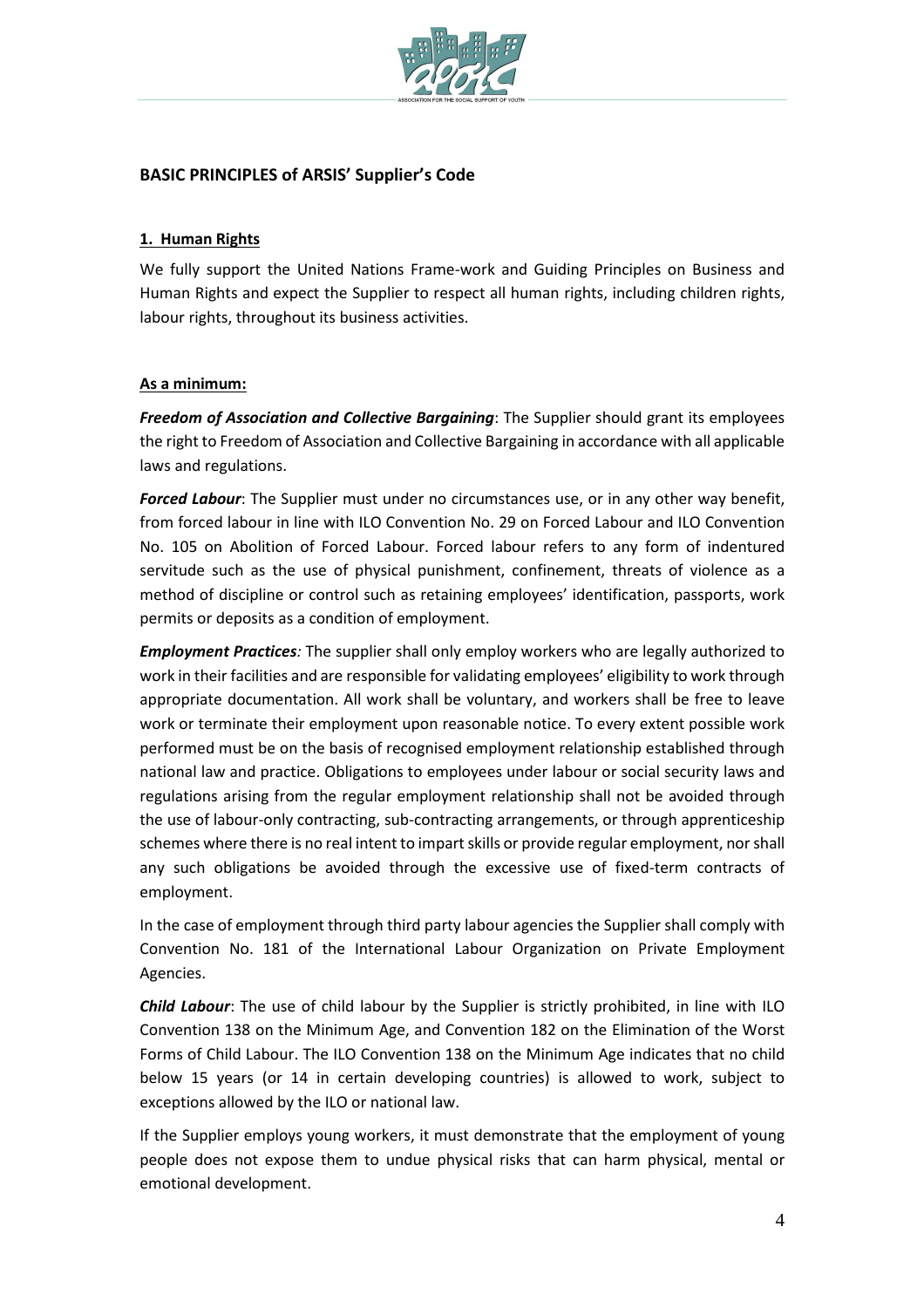

*Fair and Equal Treatment:* The Supplier must operate with dignity, respect and integrity in regards the treatment of its employees:

- The Supplier shall not discriminate in hiring and employment practices on the grounds of criteria such as of race, colour, religion, gender, age, physical ability, national origin, sexual orientation, political affiliation, union membership, medical tests, or marital status, in line with ILO Convention No. 111 on Discrimination.
- Any form of psychological, physical, sexual or verbal abuse, intimidation, threat or harassment must not be tolerated.
- The Supplier shall respect the privacy rights of its employees whenever it gathers private information or implements employee-monitoring practices.
- When the Supplier retains direct or contracted workers to provide security to safeguard its personnel and property, the Supplier will make sure that security personnel apply the same standards on fair and equal treatment.

*Working time and rest days*: The Supplier must ensure that its employees work in compliance with all applicable laws and mandatory industry standards pertaining to regular working hours, and overtime hours, including for breaks, rest periods, holidays, and maternity and paternity leaves.

*Wages and benefits*: The Supplier's employees must be provided with wages and benefits that, at a minimum, comply with national laws or industry standards whichever is higher, as well as binding collective agreements, including those pertaining to overtime work and other premium pay arrangements. The Supplier must not apply disciplinary or any other forms of deductions from pay neither apply any forms of discrimination in employment and remuneration practices.

## **2. Safety and Health**

We expect the Supplier's operating and management systems, as well as employees, to work in preventing work-related injuries and illnesses.

*Workplace Environment:* The Supplier should provide its employees with a safe and healthy working environment.

*Emergency preparedness*: The Supplier should be prepared for emergency situations. This includes worker notification and evacuation procedures, emergency training and drills, appropriate first-aid supplies, appropriate fire detection and suppression equipment and adequate exit facilities. The Supplier should regularly train employees on emergency planning responsiveness as well as medical care.

*Product Quality and Safety:* All products and services delivered by the Supplier must meet the quality and safety standards required by applicable law. When conducting business with or on behalf of ARSIS, the Supplier must comply with our quality requirements.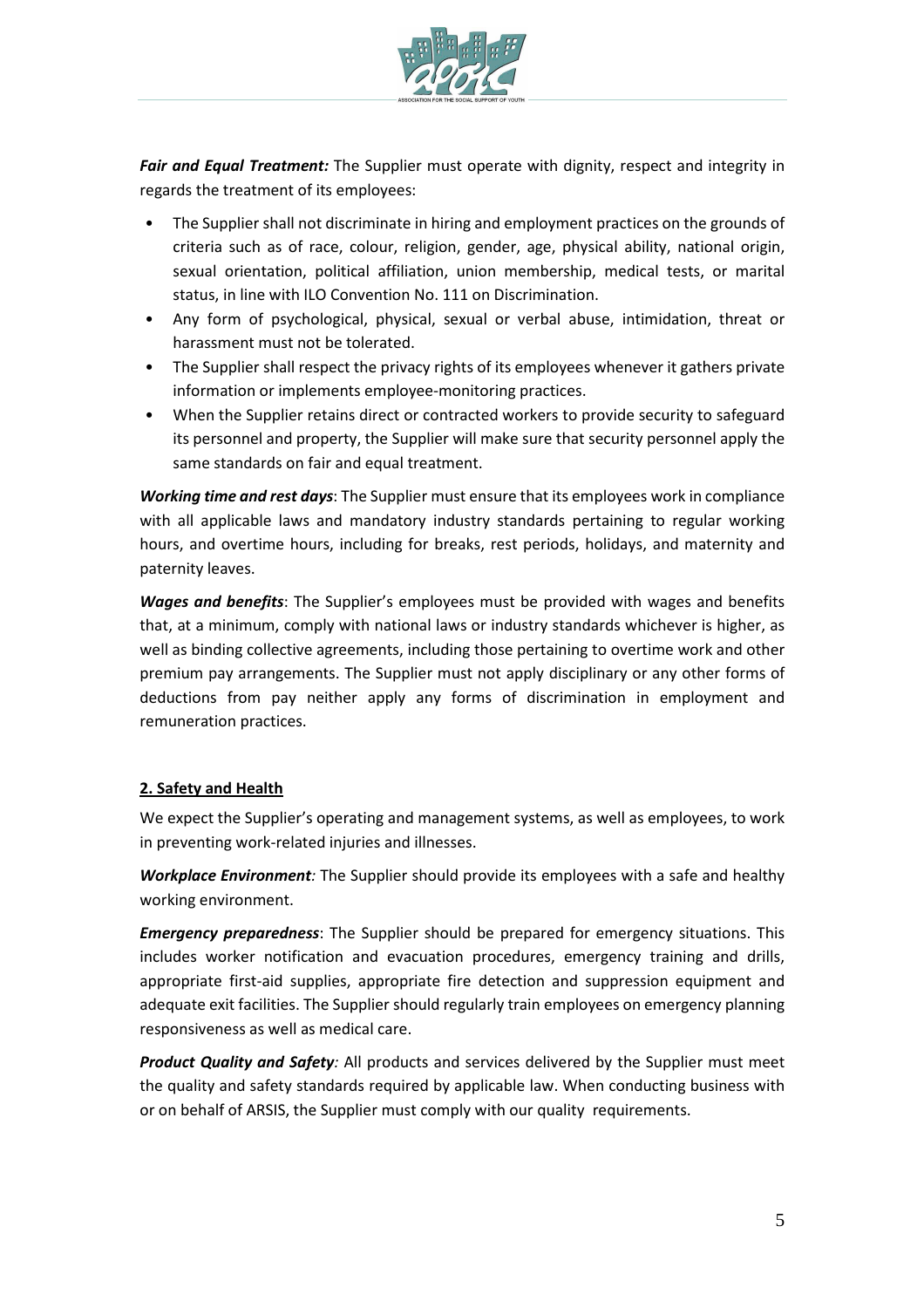

# **3. Environmental Sustainability**

We require that our Supplier coplies with all applicable legal environmental requirements and demonstrate continual improvement of its environmental performance.

*Environmental Permits and Reporting:* The Supplier shall make sure that it obtains, keeps current, and follows the reporting guidelines of all the required environmental permits and registrations to be at any time legally compliant.

*Environmental Management System:* The Supplier shall document and implement a relevant environmental management system (based on international standards such as ISO 14001:2004), designed to identify, control and mitigate significant environmental impacts.

*Hazardous Materials and Product Safety*: The Supplier shall identify hazardous materials, chemicals and substances, and ensure their safe handling, movement, storage, recycling, reuse and disposal. All the applicable laws and regulations related to hazardous materials, chemicals and substances shall be strictly followed. Supplier shall comply with material restrictions and product safety requirements set by applicable laws and regulations. Suppliers shall ensure that key employees are aware of and trained in product safety practices.

*Resource Consumption, Pollution Prevention and Waste minimisation:* The Supplier shall optimise its consumption of natural resources, including energy and water.

# **4. Business Integrity**

We require the Supplier to comply with all applicable ethical trade laws and regulations in the countries where materials are sourced, produced and incorporated into ARSIS product ("country of use"). In case of services, the location of service delivery should prevail.

*Anti-bribery:* The Supplier must never, directly or through intermediaries, offer or promise any personal or improper advantage in order to obtain or retain a business or other advantage from a third Party, whether public or private. The Supplier will not pay or accept bribes, arrange or accept kickbacks and shall not take any actions to violate, or cause its business partners to violate, any applicable anti-bribery laws.

*Grievance mechanisms*: The Supplier should have systems in place enabling anonymous grievances, reporting and management.

*Records*: The Supplier shall maintain transparent and up to date books and records to demonstrate compliance with applicable materials, services, governmental and industry regulations.

*Origin*: The supplier shall be capable to disclose all the potential sources of primary origins (country of origin) associated with deliveries made.

*Intellectual property*: The Supplier shall take appropriate steps to safeguard and maintain confidential and proprietary information of its business partners and use such information only for the purposes authorized for use by the contractual agreement.